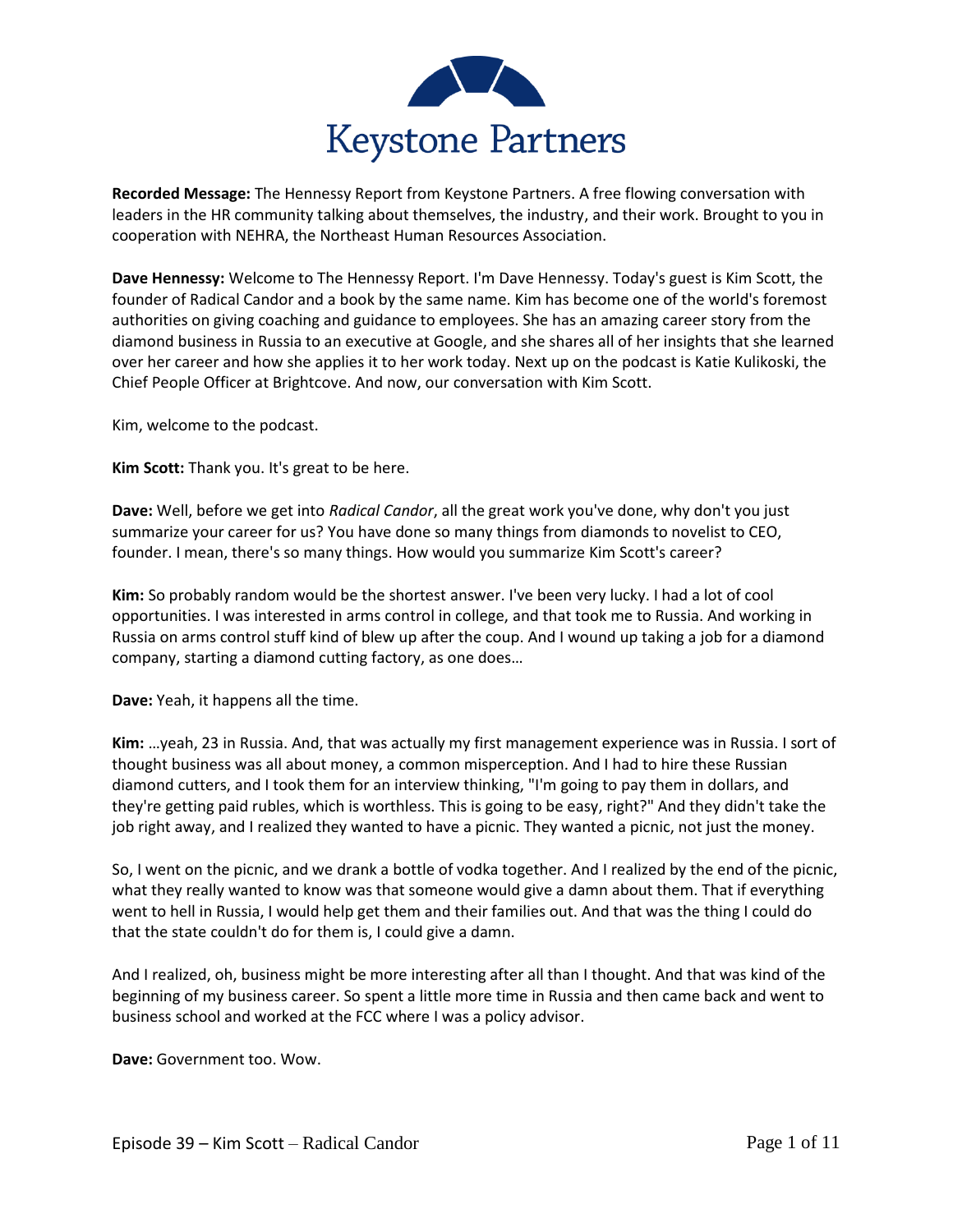

**Kim:** Yeah. Yeah. I was the only one in my class to go leave Harvard Business School and go to the federal government. But it was a really interesting experience. And then I did three failed startups, and that led to a job at Google as…in tech, you only fall up. You don't fall down, as somebody said.

**Dave:** Well, I'm sure you had something to do with that, Kim.

**Kim:** Well, luck had a lot to do with it too. So Google worked out a lot better than those failed startups. And then I went to Apple. I realized the thing that got me up in the morning was not cost per click. That was kind of taking care of itself at Google. The thing that got me up in the morning was building the team and sort of understanding, what are the things you can do to create a great working environment?

**Dave:** So *Radical Candor* didn't happen right after Google. It was a long windup.

**Kim:** It was a long windup, yes. There was no job where the day job at Google was thinking about management and teaching managers to manage. But Steve Jobs was starting Apple University at Apple. And a professor of mine from business school had just left Harvard and gone to Apple and persuaded me to go and help develop a class called Managing at Apple. So now all of a sudden, I went from leading this team of 700 people to just leading a team of myself. But it was a great opportunity to sort of take a step back and reflect on what is it that makes a manager great or makes a manager terrible.

**Dave:** You were training at that point, training others on how to do it. In fact, in your book, you talk about how trainers should be the best at the practice, not the people that can't do it so well, that's one of the things that you talk well about.

**Kim:** It's crazy how often people who teach management are the people who failed as managers.

**Dave:** Or never did it.

**Kim:** Yeah, or never did it at all. In World War II, the U.S. Air Force would take their very best pilots and take them out of combat and bring them back stateside to train the next generation of pilots, whereas, the Germans kept flying them. In the end, it works better to have your best pilots train your new pilots than to fly until they get shot down.

**Dave:** Well, I really enjoyed *Radical Candor*, and one of the things that struck me is how you take a new look at the Nine-box. I knew there was something I didn't like about the Nine-box, that potential versus performance. I've been on both sides of that discussion being evaluated and being in the room, and there's something permanent about the word potential.

**Kim:** I think the thing that I didn't like about it is, what person is low potential? There's no such thing as a low potential human being. All people have potential to do something. They may not be growing super-fast in their career, and they may be in a job that they hate, so that also happens.

**Dave:** Right. They might not be a match for their skills.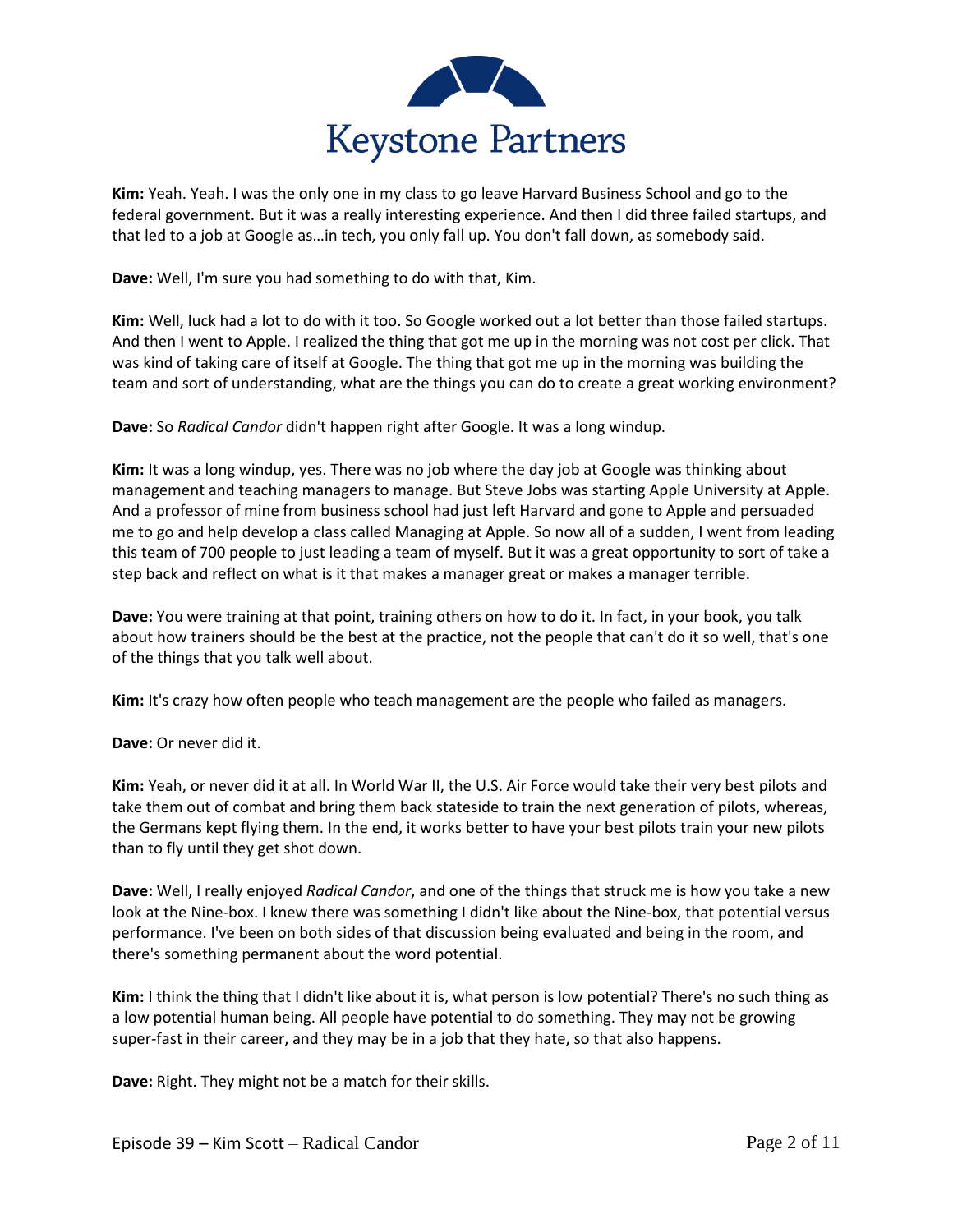

**Kim:** But it's always felt to me when I had to put someone in the low potential box that there was something almost immoral about that. That felt very wrong. And then the other thing that bothered me about sort of low potential was that it was focused on corporate ladder climbing, which is not inspiring to anybody. Let's face it. I mean, I guess there's some people that get inspired by it.

So, the question is, how can we do a better job thinking about helping people grow in the way they want to grow in their careers? And it was a conversation I had with a leader at Apple actually who said, "Well, on every team, you have people who are in rock star mode and people who are in superstar mode, and you've got to manage them very differently." And I said, "What are you talking about? What's the difference between a rock star and the superstar?"

**Dave:** They both sound really good.

**Kim:** And first of all, she said, "No, nobody's permanently a rock star or a superstar. They're people who are in a mode. These are not labels." So people who are in rock star mode are the people who don't right now want your job. They don't want your boss's job. They don't want to be Steve Jobs, but they're great at their job. And if you don't screw it up, they'll keep doing it, often for years. And those are people in rock star mode.

On the other hand, you have people in superstar mode, and sometimes, it's more like shooting star mode. They're not going to be in your orbit very long, but they're doing great work. Those are the people that are on a very steep growth trajectory. And when people are on a very steep growth trajectory, you want to make sure you're giving them new opportunities. You want to make sure that you're carving out a path for promotion for them. And you want to make sure they have a good bench because they're not going to be around that long. They're going to be going onto the next great thing.

On the other hand, when people are in rock star mode, you don't want to be forcing them to get the next promotion. You don't want to be pushing them to invest extra time in their work, and people are in rock star mode for a number of different reasons. Sometimes, you might have something else in your life that is more important than your work, and that's okay as long as you're still doing great work.

**Dave:** Right, it might just be temporary in some way.

**Kim:** It might be temporary, or you might be Einstein in the patent office. He didn't get the promotion, but that's not why he was at the patent office. That was his day job. And imagine what would have happened to humanity if somebody said, "You got to put in the extra hours, don't go home and…

**Dave:** "We're going to make you manage! A group of a hundred people."

**Kim:** Yeah. "Don't go home and work on that general relativity crap. You got to climb the next rung on the corporate ladder." It may be somebody just starting a family, somebody has a sick parent, somebody is a writer. T. S. Eliot worked in a bank, and his boss said in this sort of very snotty way, "I see no reason why Eliot might not one day be assistant branch manager." That was not T.S. Eliot's ambition. So people have other stuff in their lives going on. And as long as they're doing great work, let them keep doing it.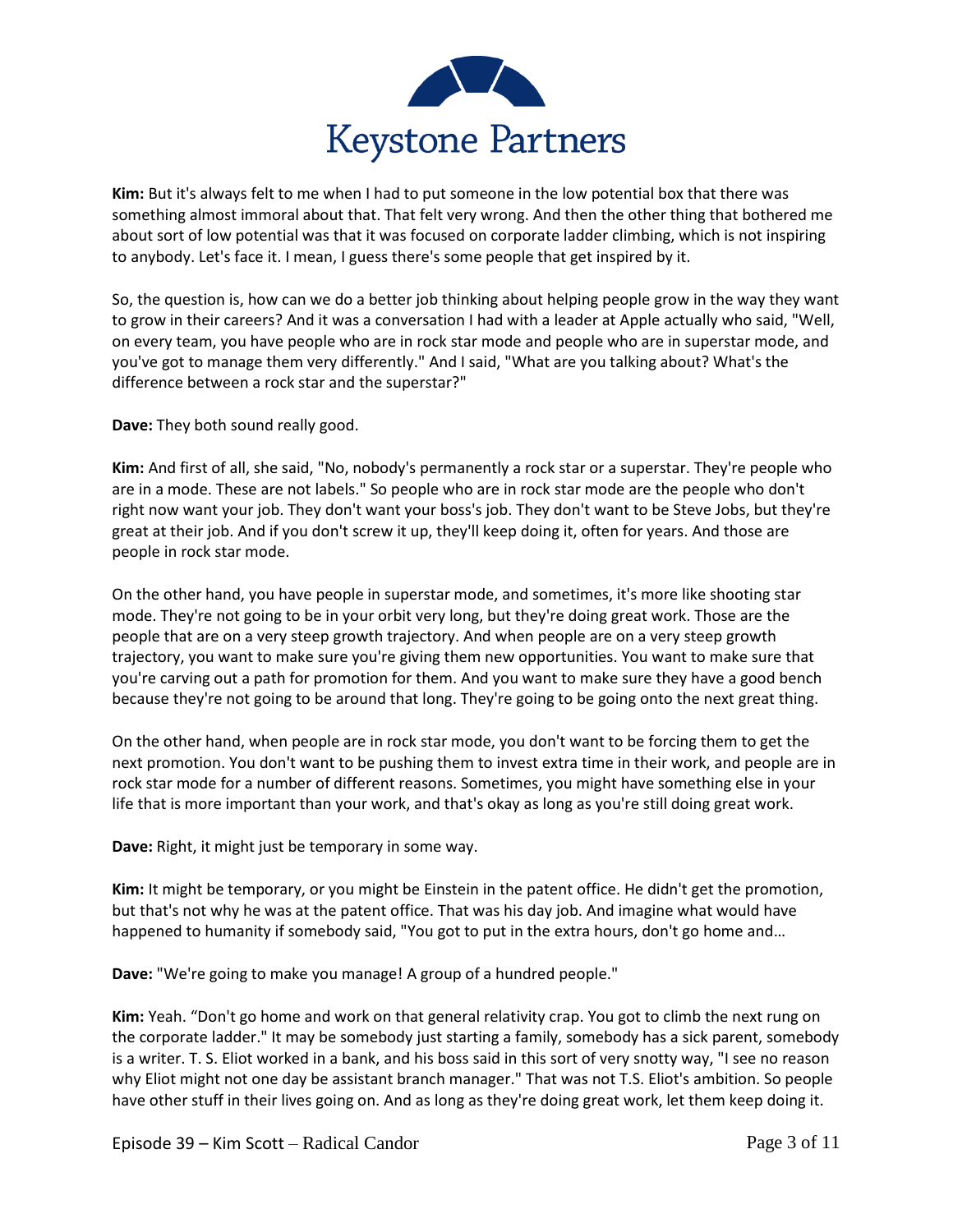

**Dave:** Well, it seems like that's the root of a lot of your thinking is starting with that individual and working out, right, instead of putting something on them. And I like how you say there doesn't always have to be incredible meaning in your work.

**Kim:** Paying the rent and putting food on the table, that has real meaning.

**Dave:** Why do you think *Radical Candor*, your work – and you have colleagues now too in the company – I know this is the book and your company, Radical Candor. Why do you think it's caught on so well?

**Kim:** Well, you never really know. I wrote three other books that went exactly nowhere. My friend Christa Quarles said that *Radical Candor* is sort of like business poetry, what oft was thought but never so well expressed. So I think it's something that a lot of people have wrestled with like, "I know I should care about the people who I work with, and I know I need to be telling them when they're making mistakes and also when they're doing great work. And I know I need to be giving them guidance. And I know I need to be soliciting guidance from them. I know I'm making mistakes, and I want to hear about them."

But having some words for why we don't do those things, having some words for ruinous empathy, which is what happens when you do show you care, and you're so worried about hurting someone's feelings that you don't tell them something they'd be better off knowing.

**Dave:** Well, you're starting to... Why don't you do the axis right now and the four quadrants since you're describing it right now. So we'll go into some of the applications.

**Kim:** So at a very high level, what radical candor, it means, is to care personally and to challenge directly at the same time. Or it's about love and truth, if you want to really abstract up. And so when you care and you challenge at the same time, that's radical candor. When you show you care, but you fail to challenge someone because you don't want to hurt their feelings, for example, that's ruinous empathy. And we all experience that a lot. When you do challenge someone but you forget to show them that you care, that's obnoxious aggression. And we all experience that a lot.

And sometimes, especially when we realize... The hero's journey is you start out being ruinously empathetic, ruinously empathetic. Then you get so mad that you say something obnoxious. So you wind up in obnoxious aggression. And then you feel bad about it, and so instead of moving in the right direction on care personally, you move in the wrong direction on challenge directly. And you wind up in the worst place of all, manipulative insincerity. And this happens at work and at home and in friendships all the time. If you think about movies and books about bosses, they're all horrible people in literature.

**Dave:** Oh, yeah, they're all tyrants. Right.

**Kim:** Or something, something not good. And so I think we really need to teach people that you can be a really good human being and be a boss.

**Dave:** What's the biggest misconception of radical candor in your work, Kim, would you say?

Episode 39 – Kim Scott – Radical Candor Page 4 of 11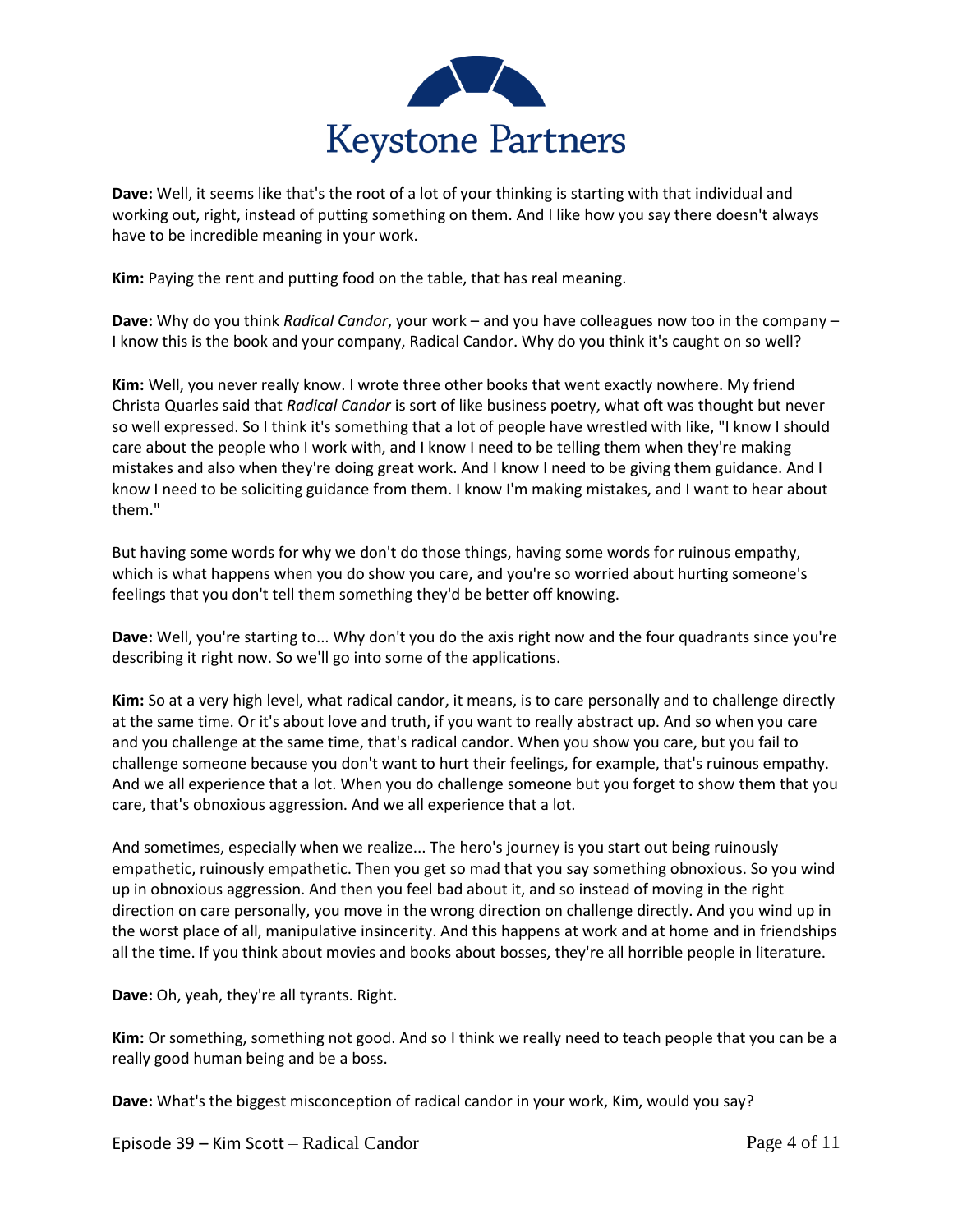

**Kim:** The biggest misconception by far unfortunately is people misusing it as an excuse to be a total jerk. So they'll say, "In the spirit of radical candor," and then they'll say something incredibly mean. And that's the spirit of obnoxious aggression, not the spirit of radical candor.

**Dave:** And one of the things that you talk about I really like is that you say, "Don't attribute it to the person. Talk about the action or the activity that's observed." So when Sheryl Sandberg said you sounded stupid, she didn't say, "You're stupid." So can you talk a little about that theory?

**Kim:** Yeah, it's so, so important. The purpose of criticism is to help people get better. And so if you criticize somebody's personality attributes, it's not impossible to change your core personality attributes, but it's really hard. And so you want to make sure that you are focusing on specific behaviors or results that somebody can address.

So, telling me, "In the meeting when you said um every third word, it made you sound stupid," I can change my um habit. That's something I can change and address. So I don't believe in fixed personality attributes, but nevertheless, you want to make sure you're focusing on things that people can address.

**Dave:** The feedback sandwich.

**Kim:** Yes.

**Dave:** In fact, the word feedback, you don't use that very much.

**Kim:** No, I like the word guidance better. I mean, to me, feedback is what happens with a microphone. It's screechy, and it makes you want to your hand…

**Dave:** Yeah, on stage, right. That's a bad sound. We don't want any more of that. I like that. So you do have some ideas about the feedback sandwich.

**Kim:** So there's a couple of problems with the feedback sandwich. The big one is that it tends to make people sound insincere. So this is the problem with trying to manage your feedback, if you will, your praise and your criticism by a ratio. You wind up saying, "Gosh, your haircut is fantastic. I really like your haircut. Your podcast sucks, but man, that's a great shirt." Your podcast doesn't suck by the way, but that's the way that the feedback sandwich often sounds. It sounds like, "Kiss me, kick me, kiss me," and it makes it very difficult for most people to hear the positives. All they hear is the negative. Other people only hear the positives, and they'll miss the negative, which is what you're really trying to say. So I think it's much more important to focus on the person and focus on figuring out what's the best way to deliver the message that I really want to deliver to the person in a way that's not going to discourage them.

**Dave:** Is there something in this topic area, Kim, since you've written the book, and now, you're consulting to organizations, that you've changed your opinion about over the last several years? Maybe it's a lead-in to another book that you have coming up, maybe some new thinking that has evolved with all the consulting that you've done since you wrote the book.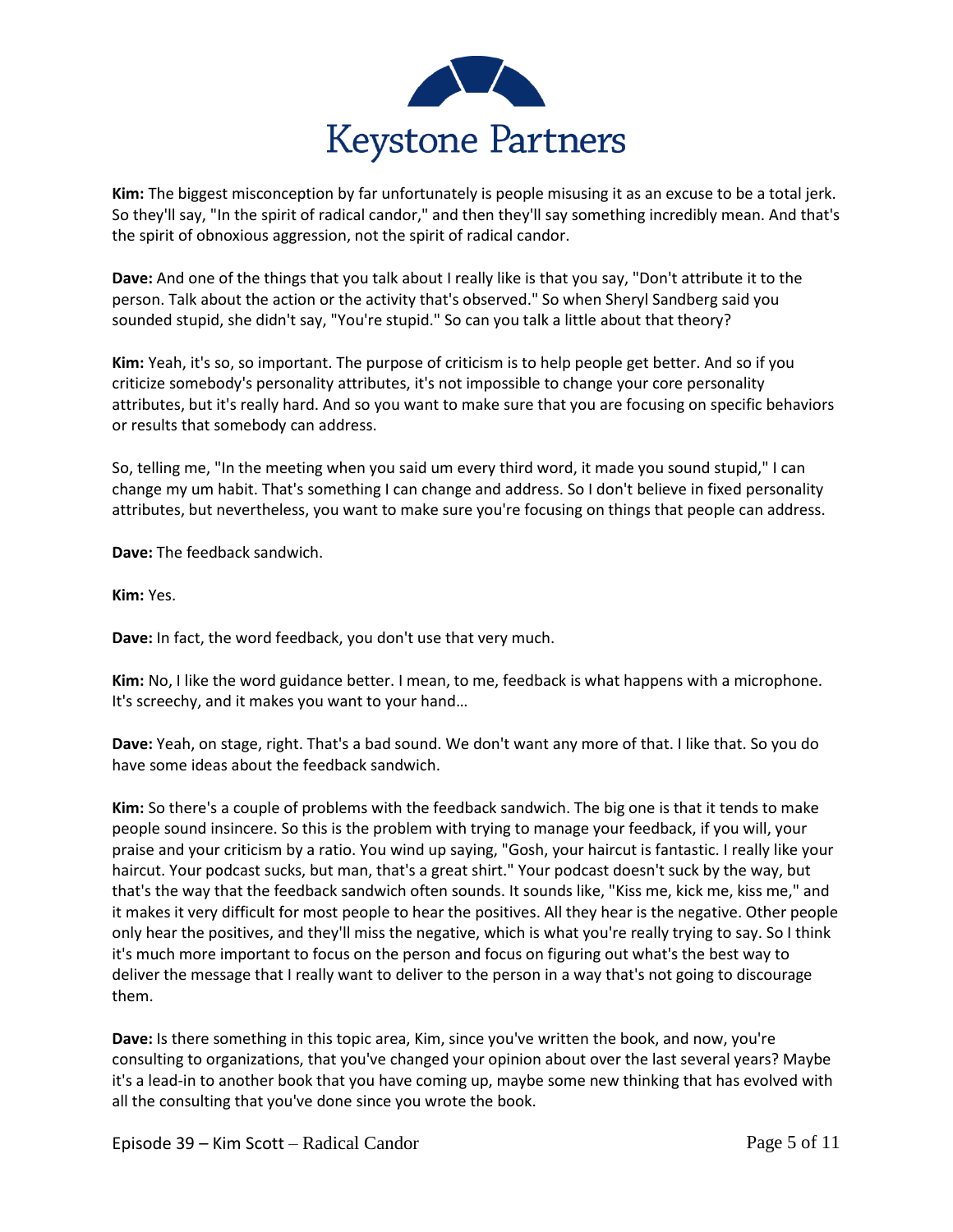

**Kim:** Yeah. One of the questions that I get a lot is, what's the difference between radical candor for men and radical candor for women? And I even had one person in a workshop say, "I, as a woman, I'm going to get punished if I use radical candor, so I'm not going to try it." And it was kind of an aggressive stance, but I knew exactly what she meant. And a lot of those comments are what have led in to the next book that I'm currently working on, which is *Radical Courage: Confronting Gender Injustice at Work*.

And one of the things that I realized is, when you're trying to confront something that was said to you, when you're trying to give some feedback, we'll talk first about just to a peer. So let's say somebody says something offensive. You don't know at first whether what they said was a result of unconscious bias, or unconscious prejudice I call it in the new book because I think bias lets us off the hook a little too much. Maybe it was really a prejudiced belief, and maybe the person's just trying to bully you.

And I think very often, the advice on giving feedback assumes good intent. And sometimes, that's a good assumption. And other times, it's a terrible assumption. It assumes that it was an unconscious offense. But sometimes, there's a belief, and other times, the person is using your gender to bully you. And the responses are very different depending on which of those you're confronting. So I think if it's unconscious prejudice, the right response is kind of in an I statement, "I feel like I'm not being taken seriously by you when you call me little girl," or whatever. And that can be effective because you're sort of holding up a mirror to someone, and they realize the impact of what they've said, and they don't really mean it, and they apologize.

But if the person really has a belief, a fundamental belief that women shouldn't work outside the home, for example, then they don't really care how you feel about their belief because it's a belief. And so at the very least, you've got to limit their ability to impose their belief on you. And if you really care about the relationship, you've got to persuade them that this belief is not acceptable for them to impose on you. And that requires, at the very least, an it statement, "It is offensive for me to show up at work and you to think I shouldn't even be here," for example. So you're talking about the it, not how you feel about it, but the it.

And then if somebody is bullying you, you really want to use a you statement. You want to shine a spotlight on their behavior and help them see that there are going to be bad consequences for them of their behavior. It's not going to hurt you. It's going to hurt them because the only thing that changes bullying is consequences. It was my daughter actually who explained this to me because she was kind of getting bullied at school, and I was encouraging her to tell the person how she felt. She's getting madder and madder, and she finally said, "Mom, they're trying to hurt my feelings. If I tell them they hurt my feelings, it's like giving them a cookie." I'm like, "Oh, yes. Of course. Of course."

**Dave:** It sounds like we have another author and consultant coming.

How did you get the impetus to write this new book?

**Kim:** I was hearing it in our consulting practice and in the talks and workshops. Both men and women were asking me questions. And I would even get questions on LinkedIn, "I'm a man, and my woman's a boss. What's your advice?" So I was getting a lot of questions for advice about men who are afraid to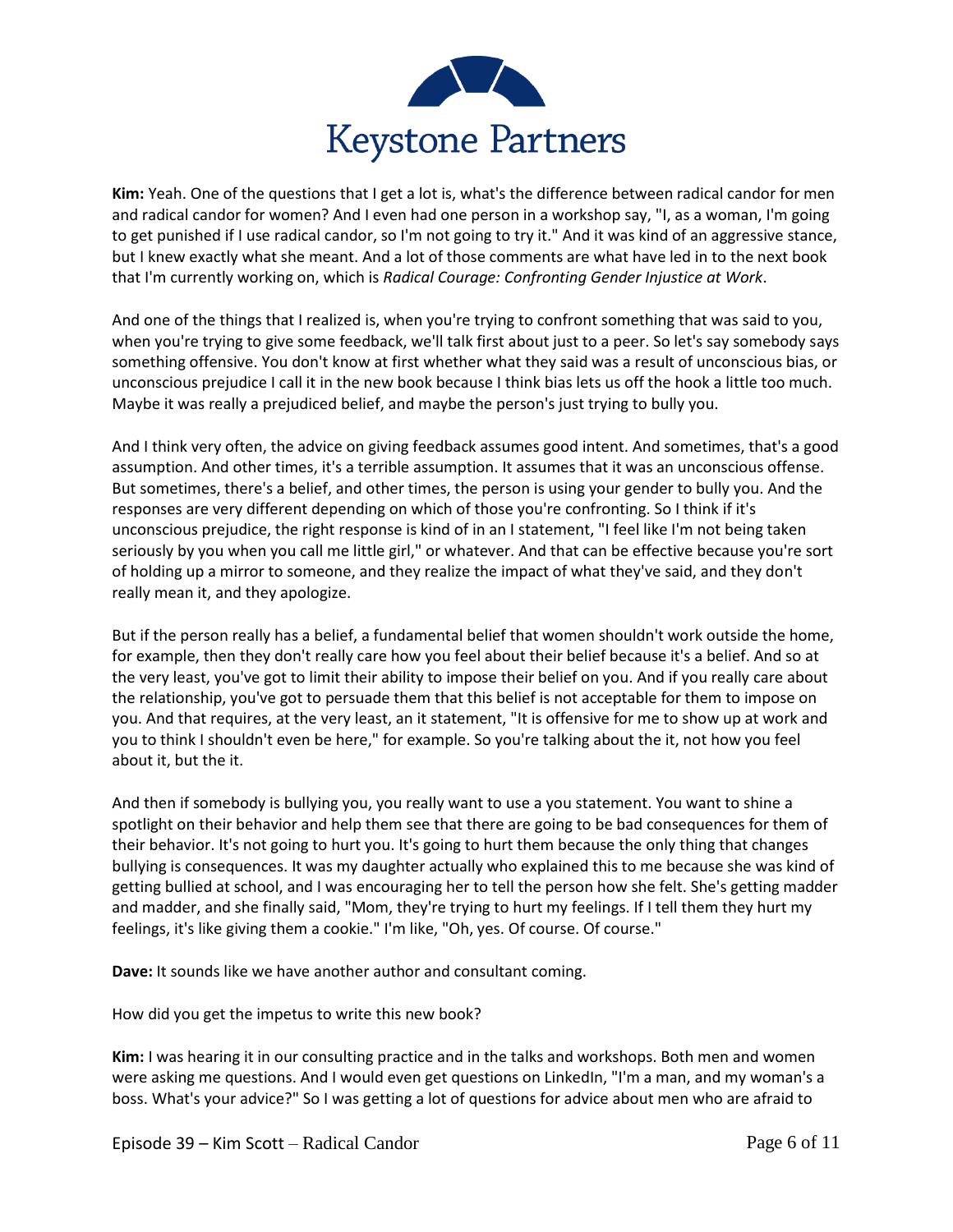

give feedback to women, especially in the Me Too era. They're afraid they're going to get in trouble and helping them realize that it's their job as a leader to give feedback.

**Dave:** So the book's both for men and women.

**Kim:** Absolutely. The book is, it's organized around things leaders can do, things upstanders can do, things that people who've been harmed by gender injustice can do, and also things that you can do if you realize you're the person causing harm. So there've been several times in my career when I realized that I was not doing the right thing as a leader to prevent women from feeling that it was a hostile work environment. That was a hard thing to realize because I cared about it. But I think a lot of leaders have that experience of, it's something they really care about, and it's hard to see when you maybe contributing to the problem.

**Dave:** You've told the Sheryl Sandberg story so many times. Maybe you can give us a reader's digest version of it because I don't want you to... I'm sure you're probably sick of telling the story, but I do have one question about that. What does Sheryl think about being the genesis of this whole new radical candor movement? I know she's probably heard by now that you tell the story.

**Kim:** I asked her that very question. She very kindly had me on a podcast after the book came out, and I said, "I feel kind of sheepish that I'm out there telling this." She's very understanding. She burst out laughing, and she said, "When you write a book, there's always a couple of stories that everybody wants to hear over and over. And part of your job is to tell that story over and over. I get it."

So, here's the um story. It was shortly after I had joined Google, and I had to give a presentation to the CEO and the founders about how the AdSense business was doing. And I walk into the room, and there is Sergey Brin, one of the founders in one corner on an elliptical trainer in toe shoes. And there in the other corner is Eric Schmidt doing his email, and it's like his brain has been plugged into the machine. He's so deep in it. And like any normal person, I felt a little nervous. How in the world was I supposed to get these people's attention? I was supposed to give a presentation. It was like I wasn't even…

## **Dave:** Do you know I'm here, right?

**Kim:** Yeah, hello? So luckily for me, the AdSense business was on fire. And when I said how many new customers we had added, Eric almost fell out of his chair. He said, "What did you say?" Head pops up out of the computer. So I'm feeling like the meeting's going all right. In fact, I now believe that I'm a genius. And Eric says, "Do you need more engineers? You need more marketing dollars?"

So, as I left the meeting, I pass by Sheryl who was my boss, and I'm expecting a high five or a pat on the back. And instead she says, "Why don't you walk back to my office with me?" And I thought, "Oh, gosh. I've screwed something up, and I'm sure I'm about to hear about it." And Sheryl began, not in the feedback sandwich sense of the word, but seeming to really mean what she said to tell me about some things that had gone well in the meeting.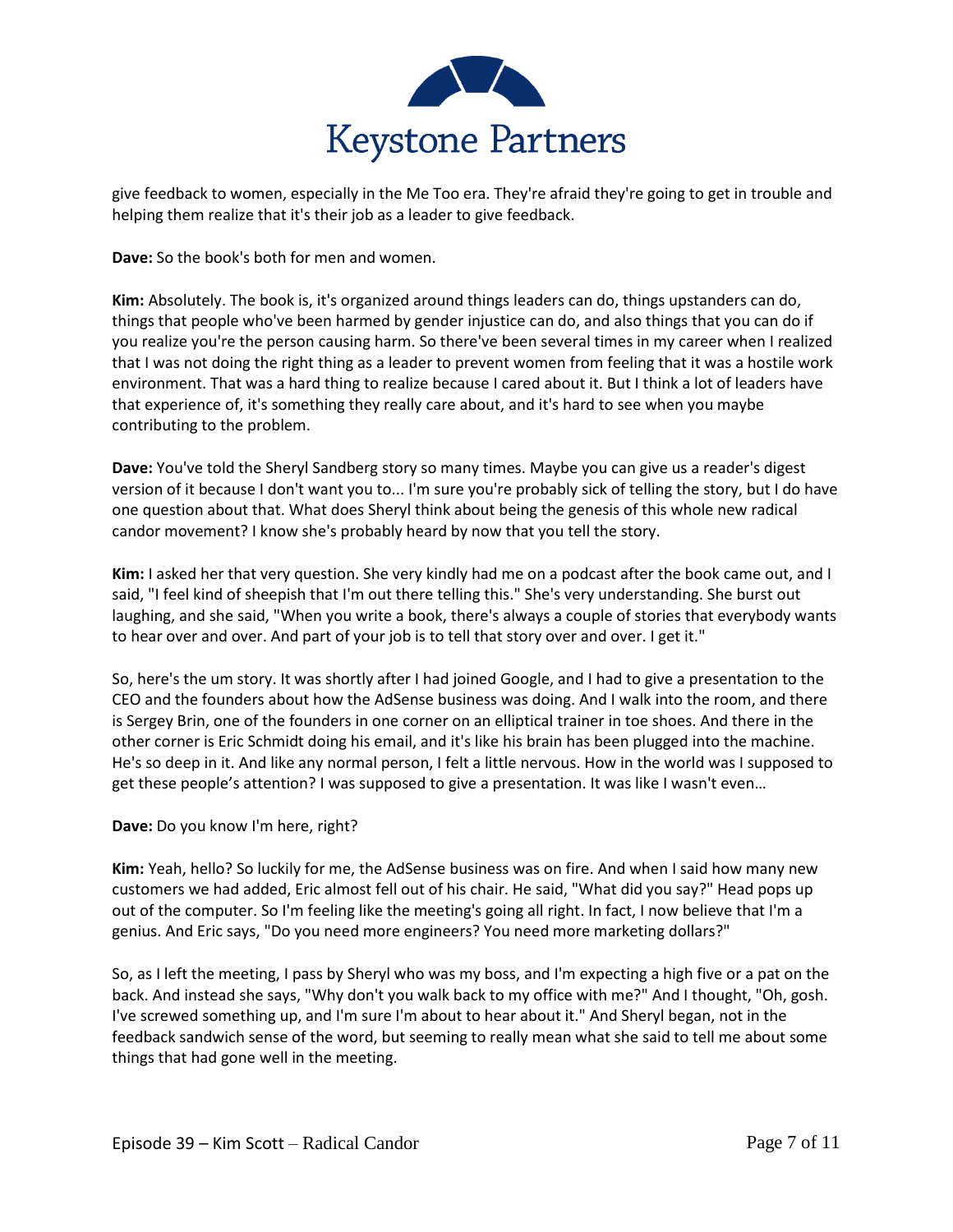

But of course, I wanted to know what I had done wrong. And eventually, she said to me, "You said um a lot in there. Were you aware of it?" And I sort of made this brush off gesture with my hand. I'm like, "If that's all I did wrong, who cares?" And I said, "Yeah, I know. It's a verbal tick. It's no big deal." And then she says, "I know a really good speech coach. And I bet Google would pay for it. Do you want an introduction?" And once again, I made this brush off gesture, and I said, "Didn't you hear about all these new customers? I'm too busy for a speech coach." And then she stops, and she looks me right in the eye, and she said, "I can see when you do that thing with your hand, I'm going to have to be a lot more direct with you. When you say um every third word, it makes you sound stupid." Now, she's got my full attention.

And some people would say it was mean of Sheryl to say I sounded stupid, but in fact, it was the kindest thing she could have done for me at that moment in my career. Because if she hadn't used just those words, I wouldn't have gone to see the speech coach. And I wouldn't have learned that I literally said um every third word. Sheryl wasn't exaggerating. And this was news to me because I had raised millions of dollars for two startups giving presentations.

**Dave:** The feedback loop was really positive.

**Kim:** I thought I was good at giving presentations. It was almost like I'd been walking through my whole career with my fly down, and nobody had told me. Nobody had had the common courtesy to say, "Hey, Kim, your fly." I could zip it up if I knew. And so it really made me think, what was it about Sheryl that made it so seemingly easy for her to tell me, and why had no one else told me? And eventually thinking about it for another few years actually, I realized it boils down to this care personally, challenge directly business.

**Dave:** We produce this podcast in cooperation with the local SHRM chapter, NEHRA, and we have a NEHRA Young Professionals question of the podcast that we ask every time. In fact, Meghan Mandino is the new producer of The Hennessy Report here at Keystone, and she's going to slide over here and ask you the NEHRA YP question of the podcast.

**Meghan Mandino:** What advice would you give young employees who want to build radical candor from the bottom up at their organization if it doesn't already implement it?

**Kim:** It's a great question, and it's one of my favorite questions. I actually was working with a group of young employees from a very large well known company, and they said they wanted to build it. They said, "This is not a radically candid culture, but we want to build it bottoms up." And they really had some excellent success.

So, I think the important thing is to focus first and foremost on soliciting it. So make sure you understand where you stand with your boss, with your leaders, make sure that you understand their perspective. I think very often... I worked at Google with 700 recent college grads were on my team basically. And one of the things I learned about working with recent college grads is they're very good at giving radical candor actually. They see things very clearly. And they have excellent points.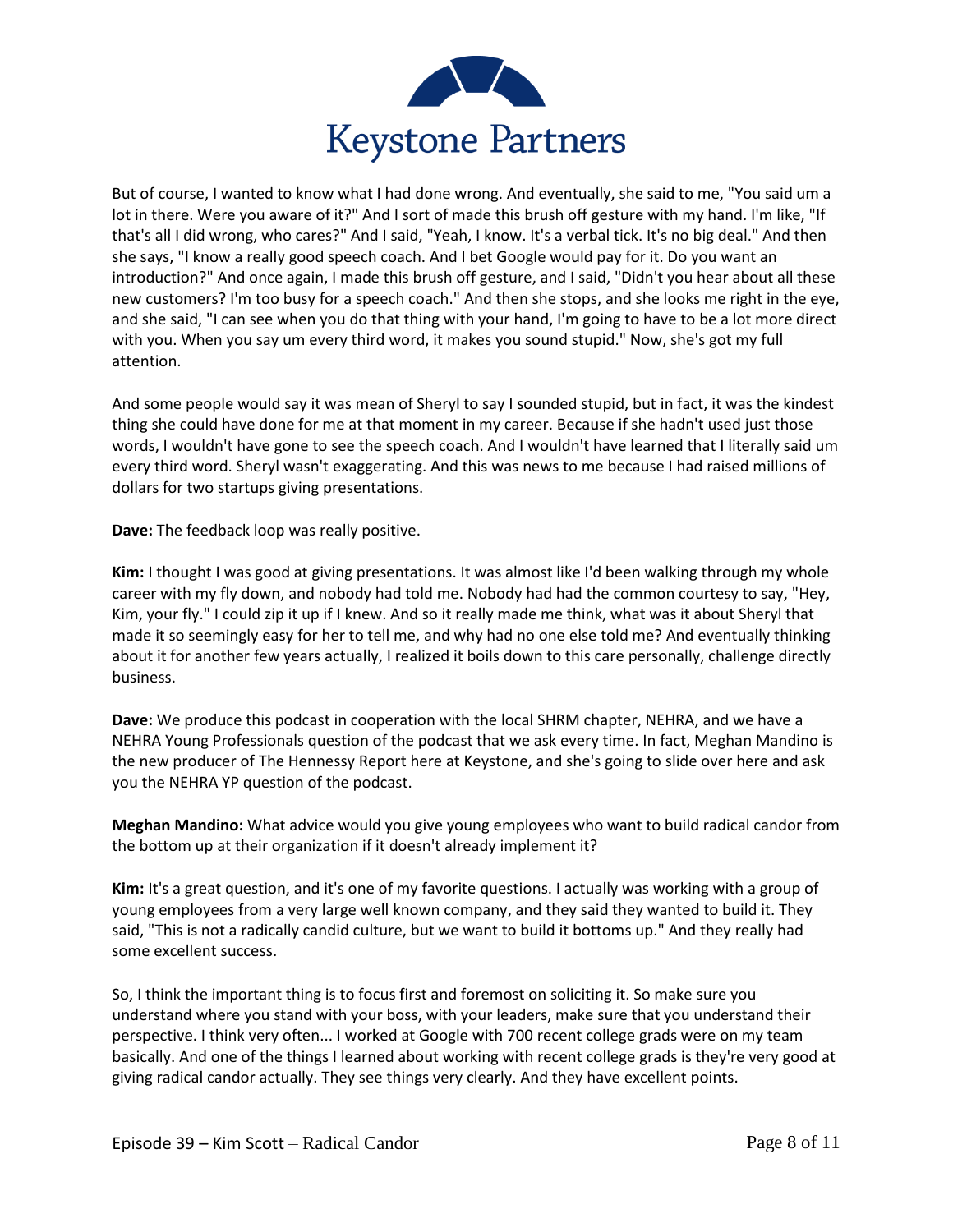

But they're not always as good at understanding why things are so screwed up. And they are screwed up. They're correct in identifying that things are not what they ought to be but taking a step back and trying to understand why the problems are happening and also what you might be doing that is contributing to the problem. One of my professors from business school, Richard Tedlow, often recommended to us when we were recent business school grads, he said, "Make sure you know, are you part of the problem or part of the solution?" So you want to ask yourself and the people around you, "Am I part of the problem or part of the solution?" So take time to learn.

And then focus on the good stuff. Focus on the good stuff. It's just as important for you as the employee as it is for your boss to focus on the good stuff. There are things that are going well, and there are things your boss is doing that you appreciate. And if you want your boss to keep doing them, tell your boss, say, "I really like it when you do that. It really helps me," because often, they're not aware, or they think you don't care. And so if you do care, say so.

And then when it comes time to offering criticism, and I know it's scary. It can be very hard speak truth to power, especially if it doesn't seem that the person in power is listening to you. So I think there are a few things that help. One, make sure you go in humbly. You may be wrong, or you may not have the whole picture. I think that's one of the things that young people in their careers don't realize is that they see this one sliver. And when you look at it through the point of view of their one sliver, it seems so obvious and so clear. But when you broaden your frame a little bit, you realize it's a harder problem than you realize. So go in humbly and again, helpfully. You want to be part of the solution, not part of the problem. So I hope that helps a little bit.

**Dave:** A question now thinking about the topic, again it's an HR leader podcast, we have a lot of CHROs that listen and are our guests and Chief People Officers. What kind of steps would you say HR leaders can do to try to bring this kind of thinking and practice, and by the way, is it good for all cultures, radical candor, does the approach fit every culture of an organization that you run across?

**Kim:** I believe that that love and truth are important in every culture, yes. So at a very high level, absolutely. And I also think that it's just as important for routine work as for sort of super creative knowledge work. It may even be more important for the routine work because people who are doing the routine work know all the thousand little things to do to make it more efficient. So I would encourage you to explore radical candor.

One of the questions that we get very often from HR leaders is how to design a 360 review process in a way that reinforces a culture of radical candor. Because it is very true that a performance review process can help, or it can hurt. So sometimes, when people use the formal performance review process as an excuse not to give developmental feedback, then everything gets worse. So we're coming out with the second edition of *Radical Candor*.

**Dave:** So there's two books coming.

**Kim:** There's two books coming, yeah. The second edition is basically *Radical Candor*, but there's a bonus chapter specifically for HR leaders on thinking through what are the things you can do to create a culture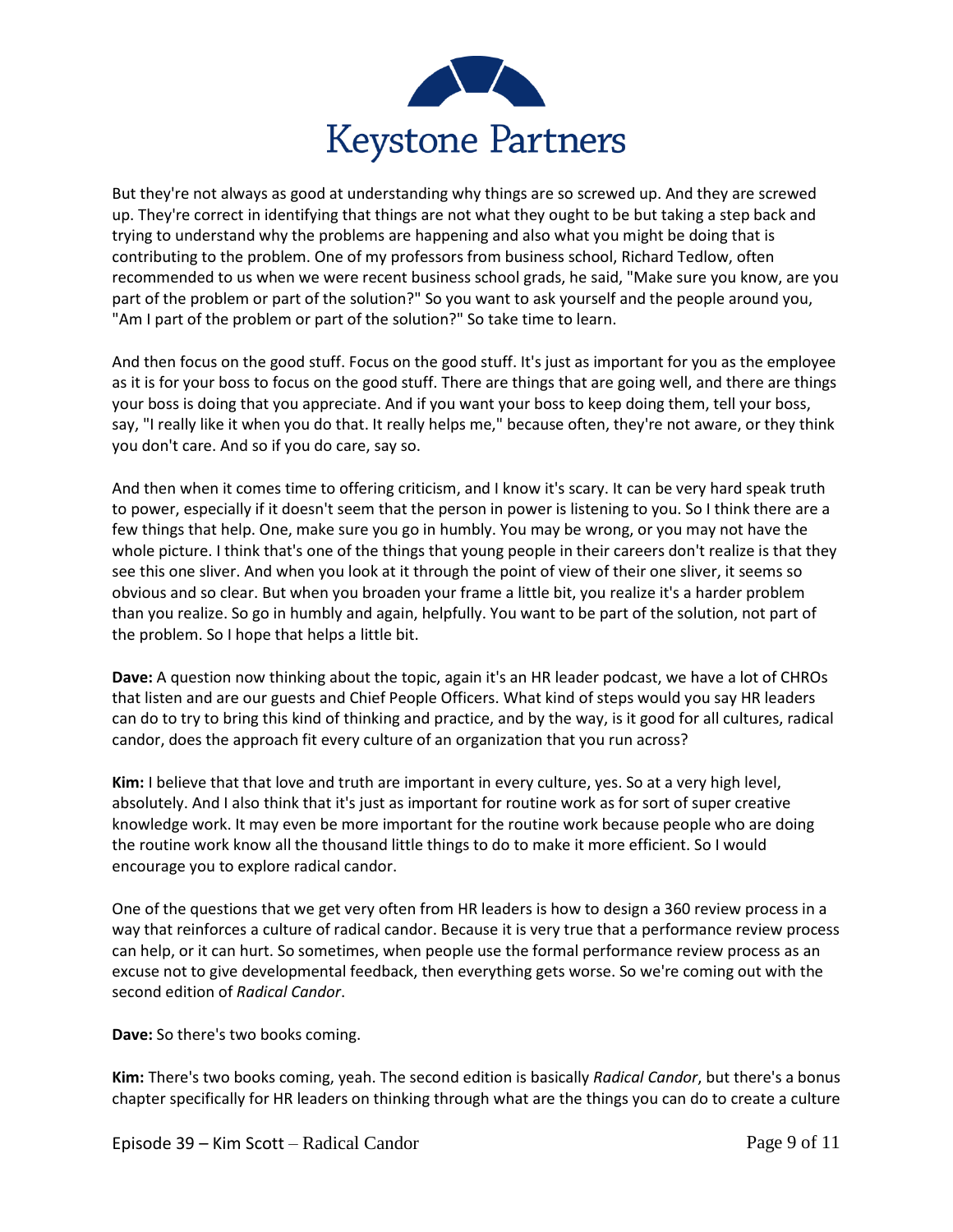

of radical candor. Because the first part of the book really talks about development. It's really talking about these two minute impromptu conversations. And it's very hard for HR to operationalize two minute impromptu conversations. That's pretty tricky. And I'm not sure you'd want to operationalize them even if you could. It would seem very Big Brother.

One of the things that I did in the second edition is to develop some thoughts around building a performance management system. So if radical candor is mostly about development conversations, how can you build a performance management system that supports those development conversations instead of substitutes for them? I design a whole set of 12 different things to think about in your 360 performance management systems. So I hope that that'll be helpful for HR leaders.

**Dave:** Well, now we'll end the podcast with just some short questions. Is that okay?

**Kim:** That's great.

**Dave:** All right. If you can write a letter of career advice to your 30-year-old self, Kim, what would you write in that letter?

**Kim:** The top advice is don't forget to quit.

**Dave:** Don't forget to quit.

**Kim:** Don't forget to quit. I think a lot of people feel stuck for too long in jobs. When you're in a job with a manager who is making you miserable, it's an awful experience. In fact, I once had a boss who was so belittling to me that I shrunk, and I'm only five feet tall. My doctor couldn't believe it, but she said, "You've shrunk. You're too young to be shrinking. You're only 30." And now, it might not be so surprising that I'm an old lady, but then I was too young to shrink. So I think I stuck with that job too long. You do have other options.

**Dave:** Know when it's time to go. Yup.

**Kim:** Yeah. Don't stick around when something's making you that miserable, and I see people do this all the time. I see people develop insomnia. They break out in hives. There are other jobs for you out there.

**Dave:** That's good advice. A book that changed your life, Kim.

**Kim:** *Middlemarch,* George Eliot. Novels really are the books that I love to read. And George Eliot, she wrote... *Middlemarch* is a beautiful book. She also wrote a book called *Romola*, which is all about ruinous empathy and how ruinous empathy becomes manipulative insincerity over time. She didn't call it that. But I think the novels for me have been such an important way to build empathy and to understand human behavior, even more important than reading psychology, which I do a lot of. But read the great novels.